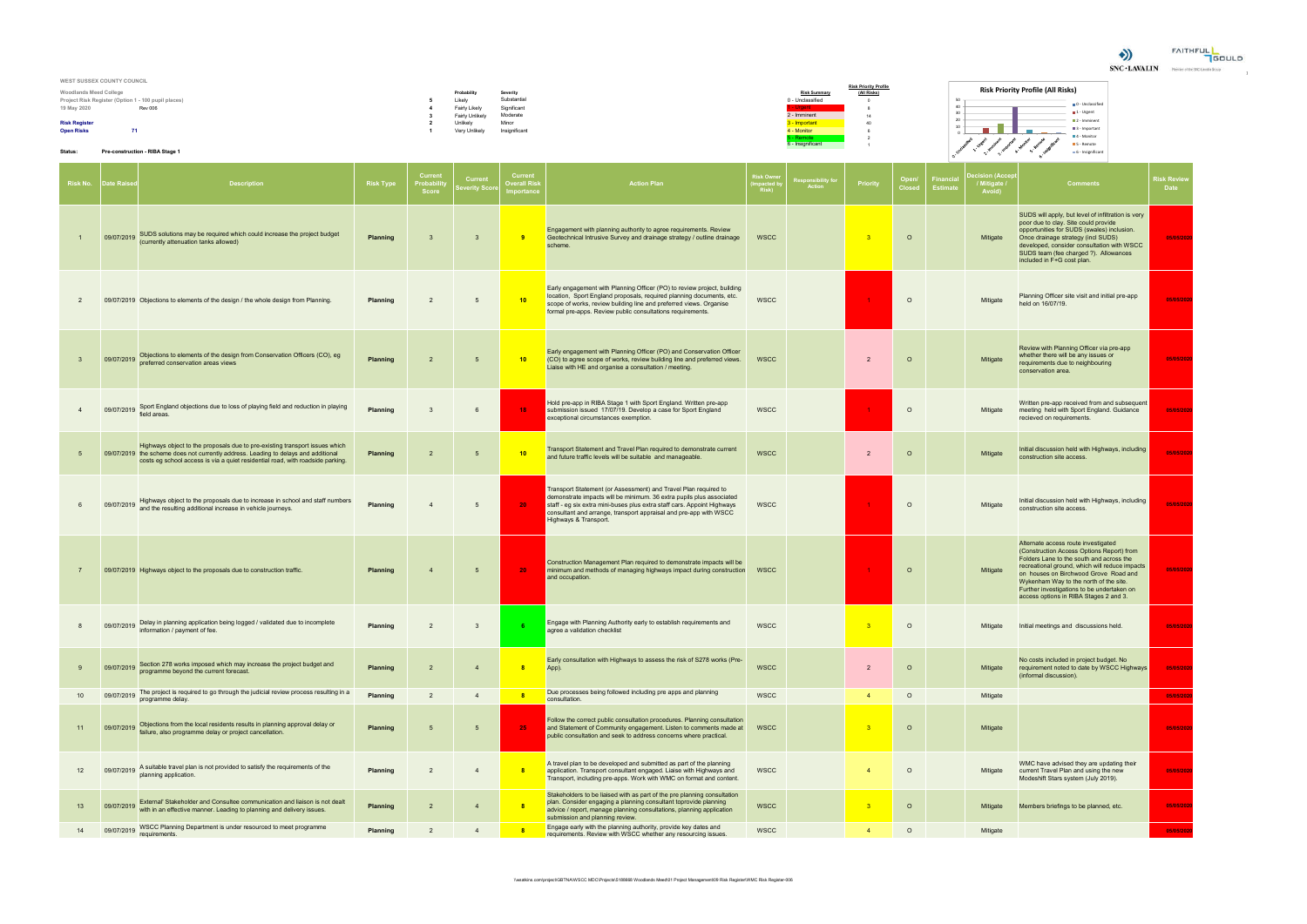

| WEST SUSSEX COUNTY COUNCIL                          |                        |               |                     |                              |                              |
|-----------------------------------------------------|------------------------|---------------|---------------------|------------------------------|------------------------------|
|                                                     |                        |               |                     | <b>Risk Priority Profile</b> | <b>Ris</b>                   |
| <b>Woodlands Meed College</b>                       | Probability            | Severity      | <b>Risk Summary</b> | (All Risks)                  |                              |
| Project Risk Register (Option 1 - 100 pupil places) | Likely                 | Substantial   | 0 - Unclassified    |                              | 50                           |
| 19 May 2020<br><b>Rev 006</b>                       | Fairly Likely          | Significant   | - Urgent            |                              | 40                           |
|                                                     | <b>Fairly Unlikely</b> | Moderate      | 2 - Imminent        | 14                           |                              |
| <b>Risk Register</b>                                | Unlikely               | Minor         | 3 - Important       | 40                           | -20                          |
| <b>Open Risks</b><br>71.                            | Very Unlikely          | Insignificant | 4 - Monitor         |                              | and the contract of the con- |
|                                                     |                        |               | - Remote            |                              |                              |
|                                                     |                        |               | 6 - Insignificant   |                              |                              |

## **Status: Pre-construction - RIBA Stage 1**

# **Risk Priority Profile (All Risks)**

|                                       | $\blacksquare$ 0 - Unclassified |
|---------------------------------------|---------------------------------|
|                                       | $\blacksquare$ 1 - Urgent       |
|                                       | $\blacksquare$ 2 - Imminent     |
|                                       | 3 - Important                   |
|                                       | $\blacksquare$ 4 - Monitor      |
| Immingers<br>A . Monitor<br>S- Remote | S - Remote                      |
| 6-Insignificant<br>3. Important       | 6 - Insignificant               |
|                                       |                                 |

|    | <b>Risk No. │ Date Raise</b> | <b>Description</b>                                                                                                                                                                         | <b>Risk Type</b> | Curren<br>Probabil<br><b>Score</b> | Curren<br>everity Sco | <b>Current</b><br>)verall Risl<br>nportance | <b>Action Plan</b>                                                                                                                                                                                                                                                                       | ใisk Ownต<br>npacted b<br>Risk) | esponsibility fo<br>Action | <b>Priority</b>         | Open/<br>Closed | Financi<br><b>Estimat</b> | <b>cision (Acce</b><br>/ Mitigate /<br>Avoid) | <b>Comments</b>                                                                                                                                                                                                   | ใisk Review<br>Date |
|----|------------------------------|--------------------------------------------------------------------------------------------------------------------------------------------------------------------------------------------|------------------|------------------------------------|-----------------------|---------------------------------------------|------------------------------------------------------------------------------------------------------------------------------------------------------------------------------------------------------------------------------------------------------------------------------------------|---------------------------------|----------------------------|-------------------------|-----------------|---------------------------|-----------------------------------------------|-------------------------------------------------------------------------------------------------------------------------------------------------------------------------------------------------------------------|---------------------|
| 15 | 09/07/2019                   | Planners impose onerous planning conditions which impact on programme<br>and costs.                                                                                                        | Planning         | $\mathbf{3}$                       | -4                    | 12                                          | Engage with the planning authority early in and throughout the pre<br>planning stages.                                                                                                                                                                                                   | <b>WSCC</b>                     |                            | $\overline{2}$          | $\circ$         |                           | Mitigate                                      |                                                                                                                                                                                                                   | 05/05/2020          |
|    | 09/07/2019                   | Insufficient site area to meet the requirements of BB104 for a 100 pupil<br>College. Planning Approval is not granted.                                                                     | Planning         | $\overline{2}$                     | -4                    | $\mathbf{8}$                                | Area calculations undertaken. Early Sport England pre-app to be held.<br>The planning authority have been engaged with early in the pre planning<br>stages.                                                                                                                              | <b>WSCC</b>                     |                            | -3                      | $\circ$         |                           | Mitigate                                      | Options reviews undertaken and pupil<br>numbers to remain at current 100 popultion.                                                                                                                               | 05/05/2020          |
| 17 | 20/07/2019                   | The site investigations reveal abnormal ground conditions or contaminated<br>land on site leading to increased costs and time to remediate/redesign.                                       | <b>Site</b>      | $\overline{2}$                     | $5\overline{5}$       | 10                                          | Geotechnical intrusive survey to be undertaken early. Survey to b<br>extended / reviewed once building location fixed.                                                                                                                                                                   | <b>WSCC</b>                     |                            | - 3                     | $\circ$         |                           | Mitigate                                      | Geotechnical undertaken by HCC.                                                                                                                                                                                   | 05/05/2020          |
| 18 | 20/07/2019                   | Site surveys do not provide enough / correct information to effectively reduce<br>risk causing project delays and cost implications later.                                                 | <b>Site</b>      | $\overline{2}$                     | 5                     | 10 <sub>1</sub>                             | Survey scopes to be co-oramated with project team. Surveys to be<br>undertaken early in the design process. Obtain 2/3 quotes for surveys,<br>agree scope with consultants / WSCC. If all surveys cannot be<br>completed the design team to make informed sensible design<br>accumntione | <b>WSCC</b>                     |                            | $\overline{2}$          | $\circ$         |                           | Mitigate                                      |                                                                                                                                                                                                                   | 05/05/2020          |
| 19 | 20/07/2019                   | Unexploded ordnance is found on the site causing delays to construction and<br>cost implications.                                                                                          | <b>Site</b>      |                                    | -3                    |                                             | JXO desktop survey to be undertaken in RIBA Stage 2.                                                                                                                                                                                                                                     | <b>WSCC</b>                     |                            | 3 <sup>2</sup>          | $\circ$         |                           | Mitigate                                      |                                                                                                                                                                                                                   | 05/05/2020          |
| 20 | 20/07/2019                   | Protected species (including nesting birds) found on site preventing<br>development or requiring relocation and additional costs.                                                          | <b>Site</b>      | 3                                  | $\mathbf{3}$          | -9                                          | The phase 1 habitat survey to be undertaken early and at the<br>appropriate seasonal time.                                                                                                                                                                                               | <b>WSCC</b>                     |                            | $^{\circ}$ 3            | $\circ$         |                           | Mitigate                                      | Phase 1 undertaken. Further surveys<br>recommended.                                                                                                                                                               | 05/05/2020          |
| 21 | 20/07/2019                   | Protected species (bats) found on site preventing development or requiring<br>relocation with cost implications.                                                                           | <b>Site</b>      | $\overline{4}$                     | $\overline{4}$        | 16                                          | Bat emergence survey to be conducted, is a recommendation by<br>ecology survey.                                                                                                                                                                                                          | <b>WSCC</b>                     |                            | $\overline{\mathbf{3}}$ | $\circ$         |                           | Mitigate                                      | Phase 1 undertaken. Further surveys<br>recommended.                                                                                                                                                               | 05/05/2020          |
| 22 | 20/07/201                    | The site is in an area which is identified as being at risk from flooding and also<br>required temporary flood risk measures to be accommodated.                                           | <b>Site</b>      |                                    | $\overline{3}$        |                                             | Flood risk assessment to be procured.                                                                                                                                                                                                                                                    | <b>WSCC</b>                     |                            |                         | $\circ$         |                           | Mitigate                                      | FRA undertaken, Flood zone 1.                                                                                                                                                                                     | 05/05/2020          |
| 23 | 20/07/2019                   | Existing service, utilities and Easements are present on site, restricting the<br>scope of the proposed development.                                                                       | <b>Site</b>      | $\overline{2}$                     | -4                    | $\mathbf{8}$                                | WSCC to undertake a search of the legal title and constraints applicable<br>to the site and advise design team of any issues. Review of statutory<br>utilities search data to ascertain if any need diverting for any of the<br>options presented.                                       | <b>WSCC</b>                     |                            |                         | $\circ$         |                           | Mitigate                                      | Existing utility drawing obtained by HCC.<br>Updated drawings and report provided by<br>Atkins, including requiremnt for a new<br>electrical substation. Reports finduings to be<br>included for in RIBA Stage 2. | 05/05/2020          |
| 24 | 20/07/2019                   | Existing utilities do not have sufficient capacities for new building<br>requirements                                                                                                      | Site             |                                    | $\overline{4}$        | 16                                          | Capacity checks to be undertaken in RIBA Stage 1.                                                                                                                                                                                                                                        | <b>WSCC</b>                     |                            | $^{\circ}$ 3            | $\circ$         |                           | Mitigate                                      | Capacity checks also progressing via Atkins. A<br>new electrical substation will be required.                                                                                                                     | 05/05/2020          |
| 25 |                              | Viable option is not within current project budget. Additional funding required<br>20/07/2019 for project to progress. Potentially delaying programme or reducing scope of<br>the project. | Financial        | $5\overline{5}$                    | 5                     | 25                                          | A preferred and viable option review is underway eg Sport England,<br>Planning, Sprinklers, Access, Cost. Monitor budget, carry out regular<br>cost estimates.                                                                                                                           | <b>WSCC</b>                     |                            |                         | $\circ$         |                           | Mitigate                                      | Option has reduced building size to<br>accommodate 100 pupils.                                                                                                                                                    | 05/05/2020          |
|    | 20/07/2019                   | Significant value engineering exercise(s) required. Potentially delaying<br>programme or reducing scope of the project.                                                                    | <b>Financial</b> | $\overline{4}$                     | 5                     | 20 <sub>1</sub>                             | Will monitor budget, carry out regular cost estimate and financial<br>modelling. Meet with the client to discuss the extent of value engineering<br>if needed.                                                                                                                           | <b>WSCC</b>                     |                            | $\blacktriangleleft$    | $\circ$         |                           | Mitigate                                      | Option has reduced building size to<br>accommodate 100 pupils.                                                                                                                                                    | 05/05/2020          |
| 27 | 20/07/2019                   | Funding for the project is insufficient, reduced, withdrawn or not available,<br>cancelling project or changing brief.                                                                     | <b>Financial</b> | $\overline{4}$                     | -5                    | 20                                          | WSCC to undertake costed option reviews and provide Business Case<br>to CAB with options and to secure funding.                                                                                                                                                                          | <b>WSCC</b>                     |                            | $\overline{\mathbf{3}}$ | $\circ$         |                           | Mitigate                                      |                                                                                                                                                                                                                   | 05/05/2020          |
| 28 |                              | Cost plan is not robust and aligned to design development which may lead to<br>delays and rework.                                                                                          | <b>Financial</b> | 3                                  | -4                    | 12                                          | Cost plan to be benchmarked against MDC, EBDOG and BCIS cost<br>data bases and reviewed against design development throughout the<br>design process. Ensure all parties are working to the client budget.                                                                                | <b>WSCC</b>                     |                            |                         | $\circ$         |                           | Mitigate                                      |                                                                                                                                                                                                                   | 05/05/2020          |
| 29 |                              | 20/07/2019 The inflation rate is higher than predicted increasing project costs.                                                                                                           | <b>Financial</b> | 3                                  | $\overline{4}$        | 12                                          | Track projected inflation rates on BCIS and MDC data bases (subject to<br>Brexit).                                                                                                                                                                                                       | <b>WSCC</b>                     |                            | $\overline{\mathbf{3}}$ | $\circ$         |                           | Mitigate                                      | Review following Dec 2019 election and<br>proposal to deliver Brexit in Jan 2020.                                                                                                                                 | 05/05/2020          |
| 30 | 20/07/2019                   | Consultant / survey or main contractor / subcontractor goes into liquidation<br>leading to delays and additional cost implications.                                                        | <b>Financial</b> |                                    | -5                    | 15                                          | Consultants and surveyors to be all from MDC supply chain. Contractors<br>to be from construction frameworks. Consider undertaking further<br>financial checks on contractors prior to invitation to tender.                                                                             | <b>WSCC</b>                     |                            |                         | $\circ$         |                           | Mitigate                                      |                                                                                                                                                                                                                   | 05/05/2020          |
| 31 | 20/07/2019                   | Contractor and all designers / surveyors do not provide collateral warranties to<br>WMC.                                                                                                   | <b>Financial</b> | $\overline{2}$                     | $\overline{4}$        | 8                                           | MDC to ensure requirement is advised as part of tendering / quotation<br>process and confirmed before appointment. MDC to diligently request<br>upon formal appointment signing.                                                                                                         | <b>WSCC</b>                     |                            | $\overline{\mathbf{3}}$ | $\circ$         |                           | Mitigate                                      |                                                                                                                                                                                                                   | 05/05/2020          |
| 32 |                              | 20/07/2019 Development Agreement not completed prior to start of works on site,                                                                                                            | <b>Financial</b> | 3                                  | 5                     | 15                                          | Early drafting of agreement and review of drafts by all parties. Required<br>activities included on main programme and key dates monitored.                                                                                                                                              | <b>WSCC</b>                     |                            | $\overline{\mathbf{3}}$ | $\circ$         |                           | Mitigate                                      | WSCC are progressing this with WMC<br>currently (05/05/2020).                                                                                                                                                     | 05/05/2020          |
| 33 |                              | 20/07/2019 £500k funding for design is not sufficient to complete RIBA Stage 3.                                                                                                            | Financial        | $\overline{4}$                     | $5\overline{5}$       | 20 <sub>1</sub>                             | Assess required fees an a stage by stage basis. Forecast fees for each<br>stage, monitor expenditure, seek additional funding well in advance of<br>requirement. Delay contractor appointment until sufficient funding<br>secured.                                                       | <b>WSCC</b>                     |                            | $\overline{\mathbf{3}}$ | $\circ$         |                           | Mitigate                                      |                                                                                                                                                                                                                   | 05/05/2020          |
| 34 |                              | 20/07/2019 BREXIT impacts cost / funding.                                                                                                                                                  | <b>Financial</b> | $\overline{3}$                     | 5                     | 15                                          | Monitor progress with Brexit and likely impacts on construction and LA<br>projects and funding.                                                                                                                                                                                          | <b>WSCC</b>                     |                            | $\overline{\mathbf{3}}$ | $\circ$         |                           | Mitigate                                      |                                                                                                                                                                                                                   | 05/05/2020          |
| 35 |                              | 20/07/2019 Issues from communications with WMC.                                                                                                                                            | <b>Design</b>    | $\overline{4}$                     | 5                     | 20 <sub>1</sub>                             | All communications with WMC to be via WSCC Contract Officer. To be<br>identified in PEP Comms Plan. All meetings to be recorded and verbal<br>discussion confirmed.                                                                                                                      | <b>WSCC</b>                     |                            | $\overline{2}$          | $\circ$         |                           | Mitigate                                      |                                                                                                                                                                                                                   | 05/05/2020          |
| 36 |                              | 06/09/2019 Issues from communications with other Stakeholders.                                                                                                                             | Design           | $\overline{3}$                     | 5                     | 15                                          | All communications with key stakeholders to be via WSCC Contract<br>Officer. To be identified in PEP Comms Plan. All meetings to be<br>recorded and verbal discussion confirmed.                                                                                                         | <b>WSCC</b>                     |                            | $\overline{2}$          | $\circ$         |                           | Mitigate                                      |                                                                                                                                                                                                                   | 05/05/2020          |
| 37 | 20/07/2019                   | There is not enough designed space to fit all of the required plant, cores, etc<br>requiring a redesign and causing programme delays and increased cost.                                   | Design           |                                    |                       |                                             | M&E engineers to specify building ventilation and services systems early<br>n design process and identify a suitable plantroom size.                                                                                                                                                     | <b>WSCC</b>                     |                            |                         | $\circ$         |                           | Mitigate                                      |                                                                                                                                                                                                                   | 05/05/2020          |

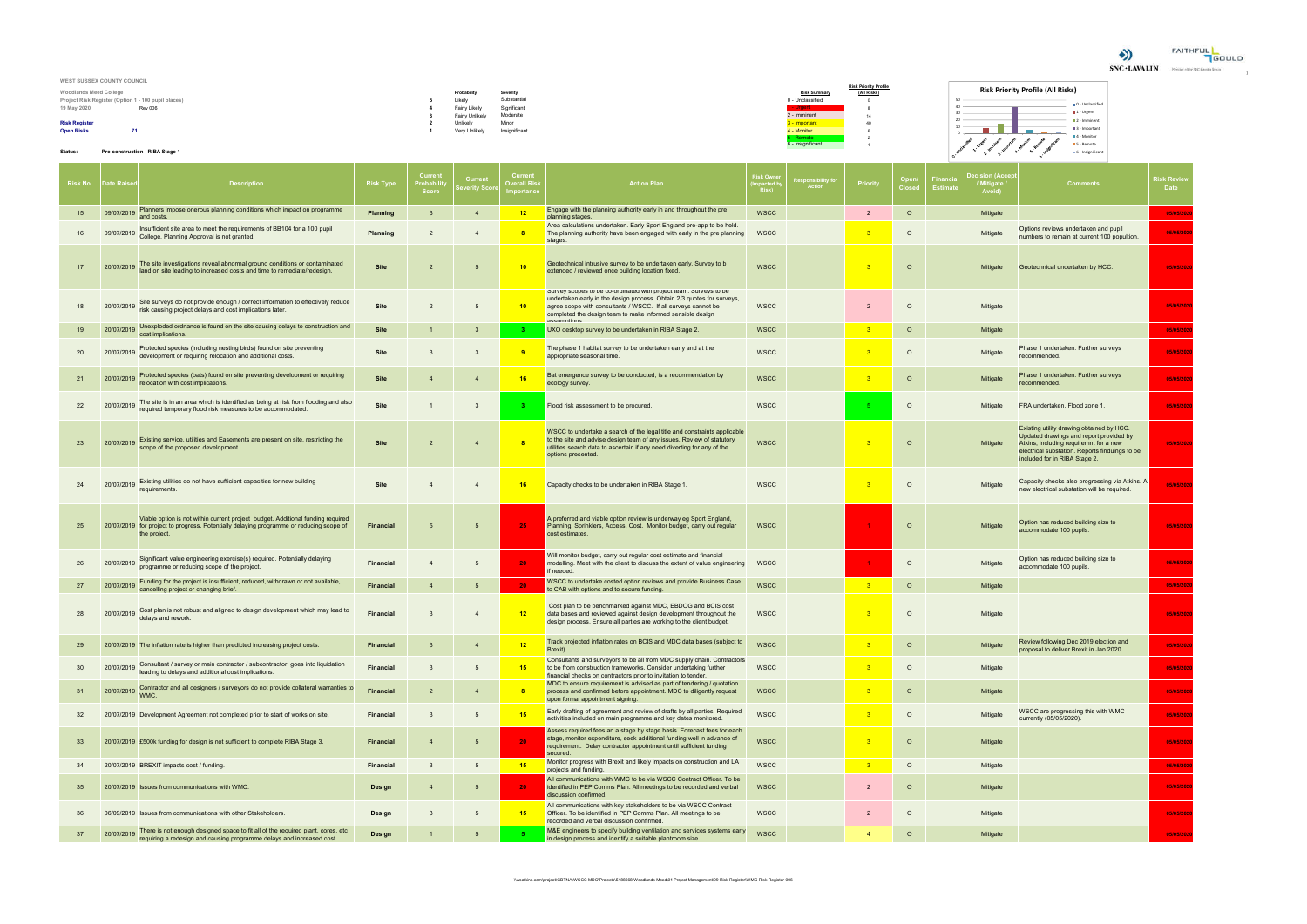

| WEST SUSSEX COUNTY COUNCIL                          |                 |               |                                                      |                              |                                          |
|-----------------------------------------------------|-----------------|---------------|------------------------------------------------------|------------------------------|------------------------------------------|
|                                                     |                 |               |                                                      | <b>Risk Priority Profile</b> | <b>Risk Priority Profile (All Risks)</b> |
| <b>Woodlands Meed College</b>                       | Probabil        | Severit∖      | <b>Risk Summary</b>                                  | (All Risks)                  |                                          |
| Project Risk Register (Option 1 - 100 pupil places) | Likely          | Substantial   | 0 - Unclassified                                     |                              |                                          |
| 19 May 2020<br><b>Rev 006</b>                       | Fairly Likely   | Significant   | Urgent                                               |                              |                                          |
|                                                     | Fairly Unlikely | Moderate      | 2 - Imminent                                         |                              |                                          |
| <b>Risk Register</b>                                | Unlikely        | Minor         | - Important                                          |                              | $\overline{2}$                           |
| <b>Open Risks</b>                                   | Very Unlikely   | Insignificant | 4 - Monitor                                          |                              |                                          |
|                                                     |                 |               | - Remote<br>the contract of the contract of the con- |                              | $-4$                                     |

## **Pre-construction - RIBA Stage 1**

| 19 May 2020          |                     | <b>Rev 006</b>                                                                                                                                                                                                                                                                                      |                       |                                     | <b>Fairly Likely</b><br><b>Fairly Unlikely</b> | Significant<br>Moderate                     |                                                                                                                                                                                                                                                                                                                                                                                                                                                                                                                                                                                                                                                                       |                                       | 2 - Imminent                |                         |          |                                                                       | <b>0</b> - Unclassifie<br>$\blacksquare$ 1 - Urgent                                                                                                        |                     |
|----------------------|---------------------|-----------------------------------------------------------------------------------------------------------------------------------------------------------------------------------------------------------------------------------------------------------------------------------------------------|-----------------------|-------------------------------------|------------------------------------------------|---------------------------------------------|-----------------------------------------------------------------------------------------------------------------------------------------------------------------------------------------------------------------------------------------------------------------------------------------------------------------------------------------------------------------------------------------------------------------------------------------------------------------------------------------------------------------------------------------------------------------------------------------------------------------------------------------------------------------------|---------------------------------------|-----------------------------|-------------------------|----------|-----------------------------------------------------------------------|------------------------------------------------------------------------------------------------------------------------------------------------------------|---------------------|
| <b>Risk Register</b> |                     |                                                                                                                                                                                                                                                                                                     |                       |                                     | Unlikely                                       | Minor                                       |                                                                                                                                                                                                                                                                                                                                                                                                                                                                                                                                                                                                                                                                       |                                       | 3 - Important               | 40                      |          |                                                                       | $\blacksquare$ 2 - Imminen<br>$\blacksquare$ 3 - Important                                                                                                 |                     |
| <b>Open Risks</b>    | 71                  |                                                                                                                                                                                                                                                                                                     |                       |                                     | Very Unlikely                                  | Insignificant                               |                                                                                                                                                                                                                                                                                                                                                                                                                                                                                                                                                                                                                                                                       |                                       | 4 - Monitor<br>- Remote     | $\overline{2}$          |          |                                                                       | <b>■4</b> - Monitor                                                                                                                                        |                     |
| Status:              |                     | Pre-construction - RIBA Stage 1                                                                                                                                                                                                                                                                     |                       |                                     |                                                |                                             |                                                                                                                                                                                                                                                                                                                                                                                                                                                                                                                                                                                                                                                                       |                                       | 6 - Insignificant           |                         |          |                                                                       | 5 - Remote<br>6 - Insignificant                                                                                                                            |                     |
|                      | Risk No. Date Raise | <b>Description</b>                                                                                                                                                                                                                                                                                  | <b>Risk Type</b>      | Current<br>Probabil<br><b>Score</b> | <b>Current</b><br>everity Scoi                 | Current<br><b>Dverall Risk</b><br>nportance | <b>Action Plan</b>                                                                                                                                                                                                                                                                                                                                                                                                                                                                                                                                                                                                                                                    | <b>Risk Own</b><br>npacted l<br>Risk) | esponsibility for<br>Action | Priority                | Open.    | ecision (Acce<br>Financia<br>/ Mitigate /<br><b>Estimat</b><br>Avoid) | <b>Comments</b>                                                                                                                                            | Risk Review<br>Date |
| 38                   | 20/07/2019          | Once schedule of accommodation agreed, required classroom, year and<br>SEND adjacencies as are not achievable within building design.                                                                                                                                                               | Design                | $\overline{2}$                      | 5                                              | 10                                          | Extensive consultation and brief establishment with WMC. Employ<br>experienced and SEND specialist Architect.                                                                                                                                                                                                                                                                                                                                                                                                                                                                                                                                                         | <b>WSCC</b>                           |                             | $\overline{4}$          | $\circ$  | Mitigate                                                              | Haverstock appointed.                                                                                                                                      | 05/05/2020          |
| 39                   | 20/07/2019          | External lighting proposals and to MUGA are objected to by adjoining<br>residential properties.                                                                                                                                                                                                     | Design                | $\overline{4}$                      | 3                                              | 12                                          | Design of lighting to be subject to detailed review to ensure nuisance is<br>kept to a minimum with appropriate fittings, and PIR controls. Lighting to<br>be kept to low level ambient solution. Use of MUGA at night to have<br>times restricted.                                                                                                                                                                                                                                                                                                                                                                                                                   | <b>WSCC</b>                           |                             | $\overline{4}$          | $\circ$  | Mitigate                                                              |                                                                                                                                                            | 05/05/2020          |
| 40                   | 20/07/2019          | Building regulations input not provided in a timely manner, resulting in delays<br>to the completion of the design.                                                                                                                                                                                 | <b>Design</b>         | 3                                   | $\overline{4}$                                 | 12                                          | Early contact to be made with Building Control with design submitted for<br>review.                                                                                                                                                                                                                                                                                                                                                                                                                                                                                                                                                                                   | <b>WSCC</b>                           |                             | 3                       | $\circ$  | Mitigate                                                              |                                                                                                                                                            | 05/05/2020          |
| 41                   | 20/07/2019          | Design does not adequately meet client's brief / ER's / Design Guides /<br><b>Building Bulletins.</b>                                                                                                                                                                                               | Design                | $\mathbf{1}$                        | -5                                             |                                             | All ER's / design guides to be issued to design team members. Design<br>review at end of RIBA Stages and Stage gates. The client to be involved<br>in regular reviews.                                                                                                                                                                                                                                                                                                                                                                                                                                                                                                | <b>WSCC</b>                           |                             | -5                      | $\circ$  | Mitigate                                                              | Regular Project / Design Team Meetings with<br>WSCC in attendance.                                                                                         | 05/05/2020          |
| 42                   |                     | 20/07/2019 Design does not adequately meet College requirements.                                                                                                                                                                                                                                    | Design                | 3                                   | -5                                             | 15                                          | WMC engagement throughout design process - (PEP stakeholder<br>engagement plan). Regular meetings during RIBA Stages 0 and 1 to<br>establish brief.                                                                                                                                                                                                                                                                                                                                                                                                                                                                                                                   | <b>WSCC</b>                           |                             | - 3                     | $\circ$  | Mitigate                                                              |                                                                                                                                                            | 05/05/2020          |
| 43                   | 20/07/2019          | Sprinkler Risk Assessment recommends sprinklers are advisable or required,<br>adding to costs or causing delays while decisions are made.                                                                                                                                                           | Design                | $\overline{4}$                      | $\overline{4}$                                 | 16                                          | Undertake assessments in Stage 2. Liaise with fire officer via building<br>control.<br>Property protection sprinklers included for in Cost Estimate. Sprinkler<br>Cost Benefit Analysis to also be undertaken, if required.                                                                                                                                                                                                                                                                                                                                                                                                                                           | WSCC                                  |                             | $^{\circ}$ 3            | $\circ$  | Mitigate                                                              |                                                                                                                                                            | 05/05/2020          |
| 44                   |                     | 20/07/2019 Design / access requirements require tree removals.                                                                                                                                                                                                                                      | Design                | $\overline{4}$                      | $\overline{4}$                                 | 16                                          | Undertake Arboricultural survey early . Review tree impacts. Liaise with<br>tree officer on any removals. Identify preferred site access route. Include<br>for new trees in soft landscaping.                                                                                                                                                                                                                                                                                                                                                                                                                                                                         | <b>WSCC</b>                           |                             | -3                      | $\circ$  | Mitigate                                                              | Acess Option 1B will require the removal of<br>trees and bushes within the Birchwood Grove<br><b>Community Primary School.</b>                             | 05/05/2020          |
| 45                   | 20/07/2019          | Design team and Contractor's design team may incur software<br>incompatibilities therefore not being able to achieve the benefits of working in<br>BIM (clash detections, fully coordinated model) resulting in loss of information<br>during translation, abortive work & delays to the programme. | Design                | $\overline{3}$                      | $\overline{4}$                                 | 12                                          | MDC to provide a BIM execution plan to the design team which enables<br>them to work to fixed project BIM protocols and QA procedures. The<br>team are to hold regular BIM reviews and workshops. Haverstock will<br>undertake a BIM Manager role.                                                                                                                                                                                                                                                                                                                                                                                                                    | <b>WSCC</b>                           |                             | $^{\circ}$ 3            | $\circ$  | Mitigate                                                              |                                                                                                                                                            | 05/05/2020          |
|                      | 20/07/2019          | Going out to tender (2nd stage) with incomplete information resulting in<br>contractor pricing risk and costs exceeding budget                                                                                                                                                                      | Design                | 3                                   | $\overline{4}$                                 | $-12$                                       | Designs to be robust and coordinated prior to tendering<br>Time to be given in programme to ensure sufficient time to complete<br>design stages.                                                                                                                                                                                                                                                                                                                                                                                                                                                                                                                      | <b>WSCC</b>                           |                             | $^{\circ}$ 3            | $\circ$  | Mitigate                                                              |                                                                                                                                                            | 05/05/2020          |
| 47                   |                     | 20/07/2019 Design and Build contractor may not provide a scheme that is affordable                                                                                                                                                                                                                  | Design                | 3                                   |                                                | 15                                          | Regular cost checks to be undertaken.                                                                                                                                                                                                                                                                                                                                                                                                                                                                                                                                                                                                                                 | <b>WSCC</b>                           |                             | $\overline{\mathbf{3}}$ | $\circ$  | Mitigate                                                              | Open Book process to be utilised                                                                                                                           | 05/05/20            |
| 48                   | 20/07/2019          | Impact of daylight / overshadowing and right to light on neighbouring<br>properties.                                                                                                                                                                                                                | Design                | $\overline{2}$                      | $\overline{4}$                                 | $\overline{\mathbf{8}}$                     | Once viable option is selected, review impact likelihood and if required<br>engage a consultant to develop a model and provide a report. Adjust<br>building design accordingly.                                                                                                                                                                                                                                                                                                                                                                                                                                                                                       | <b>WSCC</b>                           |                             | $_{3}$                  | $\circ$  | Mitigate                                                              |                                                                                                                                                            | 05/05/2020          |
| 49                   | 20/07/2019          | Change requests from WMC and WSCC (Stakeholders) results in delays and<br>additional costs                                                                                                                                                                                                          | Design                | $\overline{4}$                      | $\overline{4}$                                 | 16                                          | Hold stakeholder engagement meetings throughout the design process.<br>Include Staeholder management plan in PEP.                                                                                                                                                                                                                                                                                                                                                                                                                                                                                                                                                     | <b>WSCC</b>                           |                             | $_{3}$                  | $\circ$  | Mitigate                                                              |                                                                                                                                                            | 05/05/202           |
| 50                   |                     | 20/07/2019 Hydrotherapy pool etc exceeds budget allowance.                                                                                                                                                                                                                                          | Design                | $\overline{2}$                      | $\overline{4}$                                 | $\overline{\mathbf{8}}$                     | Review benchmarked costs from previous projects to ensure correctly<br>budgeted.                                                                                                                                                                                                                                                                                                                                                                                                                                                                                                                                                                                      | <b>WSCC</b>                           |                             | $^{\circ}$ 3            | $\circ$  | Mitigate                                                              |                                                                                                                                                            | 05/05/2020          |
| 51                   |                     | Extended sports hall requirement (3 court or 4 court) delays project progress<br>20/07/2019 on two court option or puts at risk receipt of planning approval (eg Sport<br>England issues.).                                                                                                         | Design                | $\mathbf{3}$                        | -5                                             | 15                                          | Seek planning and Sport England advice on larger sport hall impacts at<br>all stages. Ensure 2 court school is not put at risk. Monitor closely and<br>work with school on their application for funding.                                                                                                                                                                                                                                                                                                                                                                                                                                                             | <b>WSCC</b>                           |                             | - 3                     | $\circ$  | Mitigate                                                              | Two court sportshall is in the current Option 1<br>scope.                                                                                                  | 05/05/2020          |
| 52                   |                     | 20/07/2019 BREEAM Very Good and other sustainability requirements are not affordable.                                                                                                                                                                                                               | Design                | 3                                   | 5                                              | 15                                          | Include Bream pre assessments etc in RIBA design stages, ensure cost<br>plan includes for meeting WSCC Very Good requirement.                                                                                                                                                                                                                                                                                                                                                                                                                                                                                                                                         | <b>WSCC</b>                           |                             | $\overline{\mathbf{3}}$ | $\circ$  | Mitigate                                                              |                                                                                                                                                            | 05/05/2020          |
| 53                   | 20/07/2019          | The project programme is not achievable and delayed, potentially causing<br>cost implications.                                                                                                                                                                                                      | Finance               | 5                                   | -5                                             | $25 -$                                      | An achievable programme is set and agreed with all stakeholders (WMC<br>and WSCC). F+G and WSCC to be aware of programme critical path<br>and milestones to ensure programme slippages can be mitigated.<br>Management undertake frequent review, progress monitoring and<br>reporting.                                                                                                                                                                                                                                                                                                                                                                               | <b>WSCC</b>                           |                             |                         | $\Omega$ | Mitigate                                                              | Draft target development programme 009 has<br>been shared with WSCC and WMC.                                                                               | 05/05/2020          |
| 54                   | 20/07/2019          | Delays in completing WSCC approval and Gateway processes result in<br>programme delays.                                                                                                                                                                                                             | Programme             | $\overline{4}$                      | 5 <sup>5</sup>                                 | 20                                          | WSCC to review programme and confirm all approval and Gateway<br>allowances are adequate.                                                                                                                                                                                                                                                                                                                                                                                                                                                                                                                                                                             | <b>WSCC</b>                           |                             | $\overline{2}$          | $\circ$  | Mitigate                                                              | Master programme developed with standard<br>governance requirements for adoption by all<br>projects. Governance durations have been<br>agreed with WSCC.   | 05/05/2020          |
| 55                   |                     | 20/07/2019 May 2023 completion is not achievable.                                                                                                                                                                                                                                                   | Programme             | $\overline{3}$                      | $\overline{4}$                                 | 12                                          | Once viable option is identified, programme to be updated and agreed<br>by all parties and communicated to all stakeholders.                                                                                                                                                                                                                                                                                                                                                                                                                                                                                                                                          | <b>WSCC</b>                           |                             | 3                       | $\circ$  | Mitigate                                                              | Current programme has demolition and<br>lanscape works to fron of site as a 2nd phase<br>fro Sept 2022 to Feb 2023.                                        | 05/05/2020          |
| 56                   | 20/07/2019          | Contractor procurement is delayed resulting in a delayed start time to project<br>and potential delaying of completion date or increasing cost.                                                                                                                                                     | Programme             | $\overline{2}$                      | $\overline{4}$                                 | 8                                           | WSCC have confirmed the proposed procurement route.<br>The Contractor will be appointed on a 2 stage D&B basis through the<br><b>SCF</b> framework.<br>Procurement to start in Stage2 with SCF mini competition and soft<br>marketing. Contractor to manage project from RIBA Stae 4 onwards.                                                                                                                                                                                                                                                                                                                                                                         | <b>WSCC</b>                           |                             | $\overline{2}$          | $\Omega$ | Mitigate                                                              | Procurement pptions to be reviewed following<br>WSCC interest in DfE MMC 1 framework.                                                                      | 05/05/2020          |
| 57                   | 20/07/2019          | Design Option selected with phased programme which impacts on overall<br>programme and neighbours / schools.                                                                                                                                                                                        | Programme             | $\overline{2}$                      | $\overline{4}$                                 |                                             | Ensure an impact assessment is included in option selection and viability<br>assessment.                                                                                                                                                                                                                                                                                                                                                                                                                                                                                                                                                                              | <b>WSCC</b>                           |                             | $\overline{2}$          | $\circ$  | Mitigate                                                              | Option 1 (100 pupil places) is currently<br>preferred.                                                                                                     | 05/05/2020          |
| 58                   |                     | 20/07/2019 Changes to Law / regulations                                                                                                                                                                                                                                                             | <b>Changes in Law</b> | 3                                   | $\overline{4}$                                 | 12                                          | Monitor.                                                                                                                                                                                                                                                                                                                                                                                                                                                                                                                                                                                                                                                              | <b>WSCC</b>                           |                             | 3                       | $\circ$  | Mitigate                                                              |                                                                                                                                                            | 05/05/2020          |
| 59                   | 20/07/2019          | Construction access route to site for Design Option 1b (new building on rear<br>playing field).                                                                                                                                                                                                     | <b>Construction</b>   | $\overline{3}$                      | 3 <sup>5</sup>                                 | -9                                          | Construction access options investigated with alternate access route<br>identified (Construction Access Options Report) from Folders Lane to<br>the south and across the recreational ground, which will reduce impacts<br>on houses on Birchwood Grove Road / Wykenham Way to the north of<br>the site and the impacts on Birchwood Grove Primary school, from<br>accessing via the school drive and playground (noise, dust, dirt, H&S,<br>traffic obstructions etc). Further investigations to be undertaken on<br>access options in RIBA Stages 2 and 3 to confirm preferred route and<br>viability Seek contractor advice on access and constructability issues. | <b>WSCC</b>                           |                             |                         | $\circ$  | Mitigate                                                              | Access Option 1B has been selected as<br>preffered by WSCC and WMC. This option<br>shares access with Birchwood Grove<br><b>Communirty Primary School.</b> | 05/05/2020          |